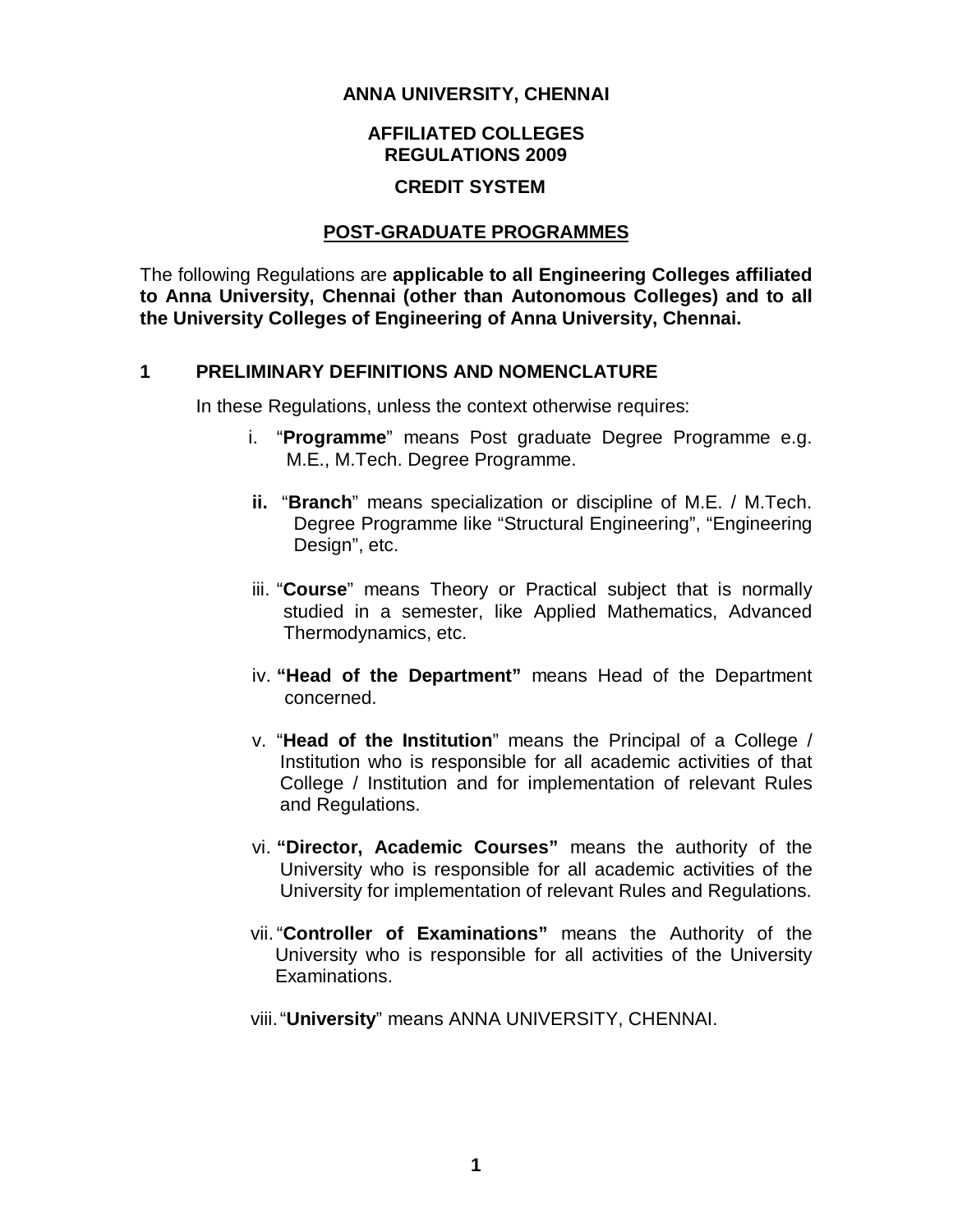## **2 PROGRAMMES OFFERED, MODES OF STUDY AND ADMISSION REQUIREMENTS**

### **2.1 P.G. PROGRAMMES OFFERED:**

- 1. M.E
- 2. M.Tech.
- 3. M.B.A.
- 4. M.C.A.

#### **2.2 MODES OF STUDY:**

**2.2.1 Full-Time:** 

**Candidates admitted under 'Full-Time' should be available in the College / Institution during the entire duration of working hours (From Morning to Evening on Full-Time basis) for the curricular, cocurricular and extra-curricular activities assigned to them.**

**The Full-Time candidates should not attend any other Full-Time programme(s) / course(s) or take up any Full-Time job / Part-Time job in any Institution or Company during the period of the Full-Time programme. Violation of the above rules will result in cancellation of admission to the PG programme.**

**2.2.2 Part-Time – Day Time Mode:** 

**This mode of study is applicable to those candidates admitted under sponsored category (Teacher candidates). In this mode of study, the candidates are required to attend classes along with Full-Time students for the required number of courses and complete the course in three years.**

**2.2.3** Conversion from one mode of study to the other is not permitted.

### **2.3 ADMISSION REQUIREMENTS:**

- **2.3.1** Candidates for admission to the first semester of the Post-Graduate Degree Programme shall be required to have passed an appropriate Under-Graduate Degree **Examination of Anna University** as specified under qualification for admission as per the Tamil Nadu Common Admission (TANCA) criteria.
- **Note:** TANCA releases the updated criteria during the admissions every academic year.

Admission shall be offered only to the candidates who possess the qualification prescribed against each course.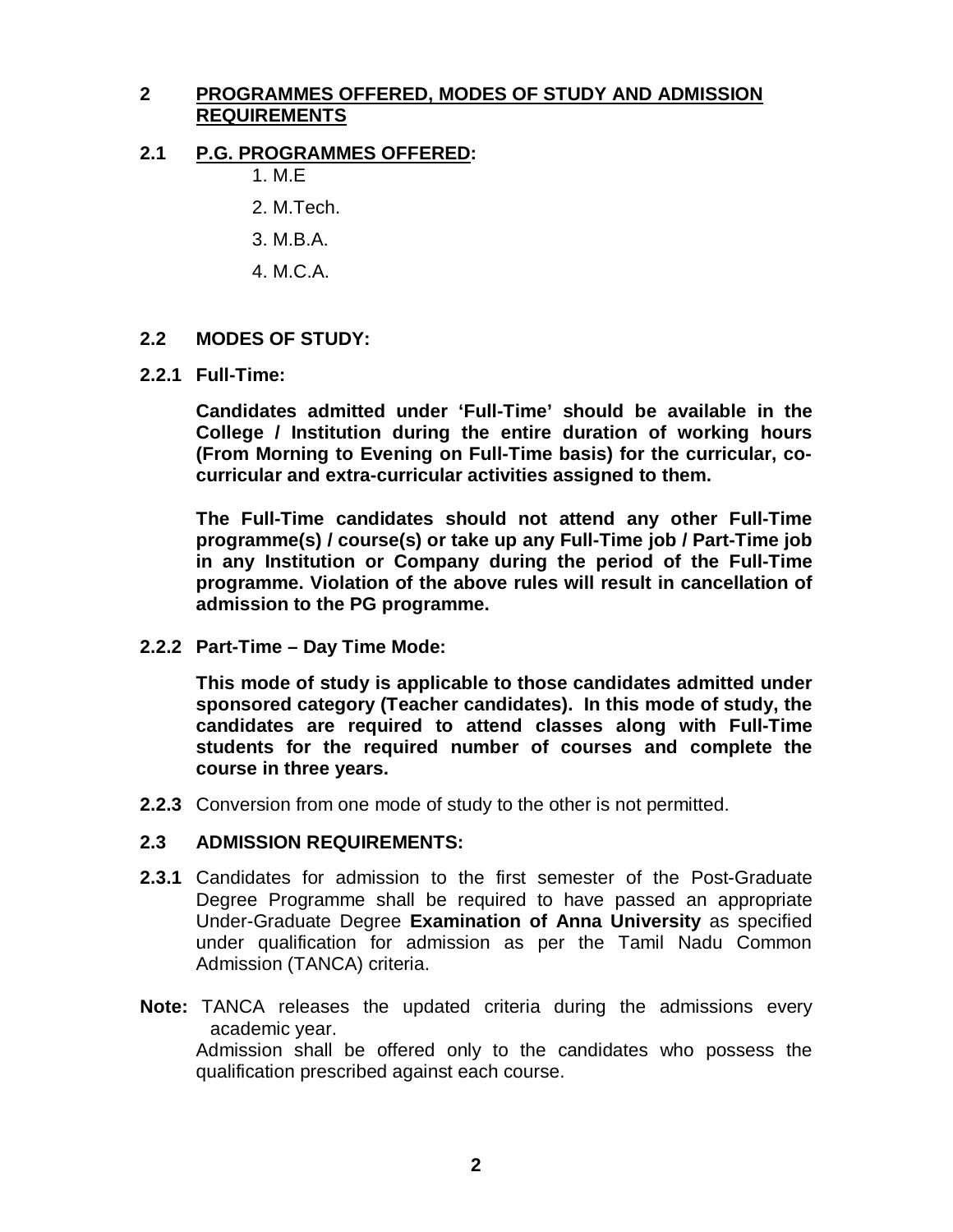Any other relevant qualification which is not prescribed in column 3 against each programme shall be considered for equivalence by the committee constituted for the purpose. Admission to such degrees shall be offered only after obtaining equivalence to such degrees.

- **2.3.2** However, the Syndicate of the University may decide to restrict admission in any particular year to candidates having a subset of qualifications prescribed at the time of admission.
- **2.3.3** Notwithstanding the qualifying examination the candidate might have passed, he/she shall have a minimum level of proficiency in the appropriate programme / courses as prescribed by the Syndicate of the University from time to time.
- **2.3.4** Eligibility conditions for admission such as the class obtained, the number of attempts in qualifying examination and physical fitness will be as prescribed by the Syndicate of the University from time to time.
- **2.3.5** All Part-Time (Day-Time mode) candidates should satisfy other conditions regarding Experience, Sponsorship etc. that may be prescribed by the Syndicate from time to time.

## **3 DURATION OF THE PROGRAMMES:**

| Programme                  | Min. No. of<br><b>Semesters</b> | Max. No. of<br><b>Semesters</b> |
|----------------------------|---------------------------------|---------------------------------|
| M.E. / M.Tech. (Full-Time) |                                 |                                 |
| M.E. / M.Tech. (Part Time) |                                 | 12                              |
| M.C.A. (Full Time)         |                                 | 12                              |
| M.B.A. (Full Time)         |                                 |                                 |
| M.B.A. (Part Time)         |                                 |                                 |

**3.1** The minimum and maximum period for completion of the P.G. Programmes are given below:

- **3.2** The Curriculum and Syllabi of all the P.G. Programmes shall be approved by the Academic Council of Anna University. The number of Credits to be earned for the successful completion of the programme shall be as specified in the Curriculum of the respective specialization of the P.G. Programme
- **3.3** Each semester shall normally consist of 90 working days or 350 periods of each 50 minutes duration, for full-time mode of study (400 Periods for M.B.A.) or 200 periods for part-time mode of study. The Head of the Institution shall ensure that every teacher imparts instruction as per the number of periods specified in the syllabus and that the teacher teaches the full content of the specified syllabus for the course being taught. End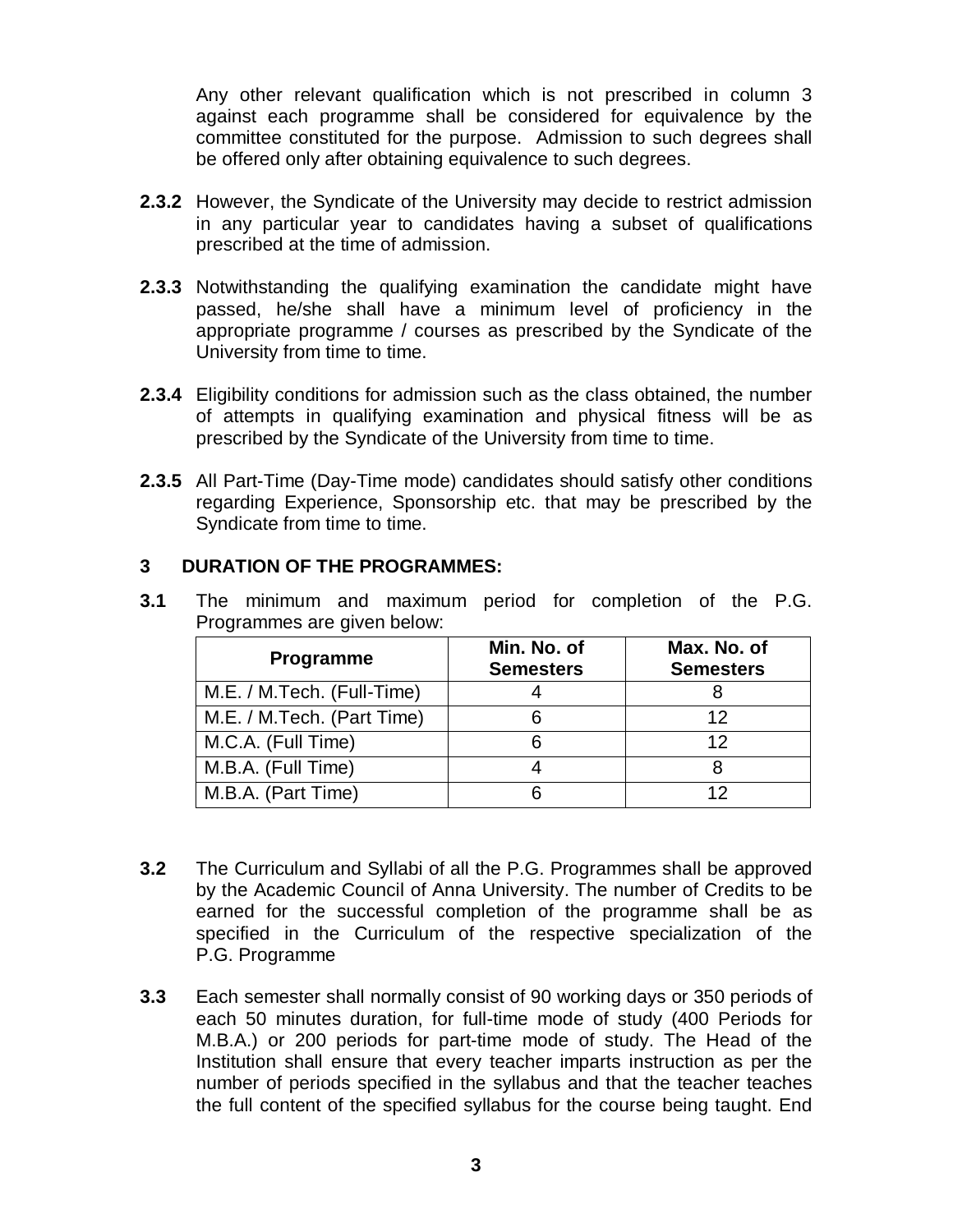of the Semester, University Examinations (End Semester Examination) will be scheduled after the last working day of the semester.

- **3.4** Credits will be assigned to the courses for different modes of study as given below:
- **3.4.1** The following will apply to all modes of P.G. Programmes.
	- One credit for each lecture period allotted per week
		- One credit for each tutorial period allotted per week
		- One credit for each seminar/practical session of two periods designed per week.
- **3.4.2** Four weeks of practical training in any industrial / research laboratory correspond to one credit, and is applicable to all modes of study.
- **3.5** The minimum prescribed credits required for the award of the degree shall be within the limits specified below:

| <b>PROGRAMME</b> | <b>PRESCRIBED CREDIT</b><br><b>RANGE</b> |
|------------------|------------------------------------------|
| M.E. / M.Tech.   | 65 to 75                                 |

| Programme | <b>Prescribed Credits</b> |
|-----------|---------------------------|
| M.C.A.    | 118                       |
| M.B.A.    | 9ſ                        |

# **4 STRUCTURE OF THE PROGRAMME**

**4.1** Every **Programme** will have a curriculum and syllabi consisting of core courses, elective courses and project work.

The Programme may also include seminar / practicals / practical training, if they are specified in the curriculum.

**4.1.1** The electives from the curriculum are to be chosen with the approval of the Head of the Department.

A candidate may be permitted by the Head of the Department to choose a maximum of two electives from P.G. Programmes offered in any other Department of the Institutions during the period of his/her study, provided the Head of the Department offering such course also approves such requests subject to no clash in the time-table for the lecture classes of both departments.

**4.1.2** Practical training or Industrial Training, if specified in the Curriculum, should be organized by the Head of the Department / Institution for a duration not exceeding 4 weeks.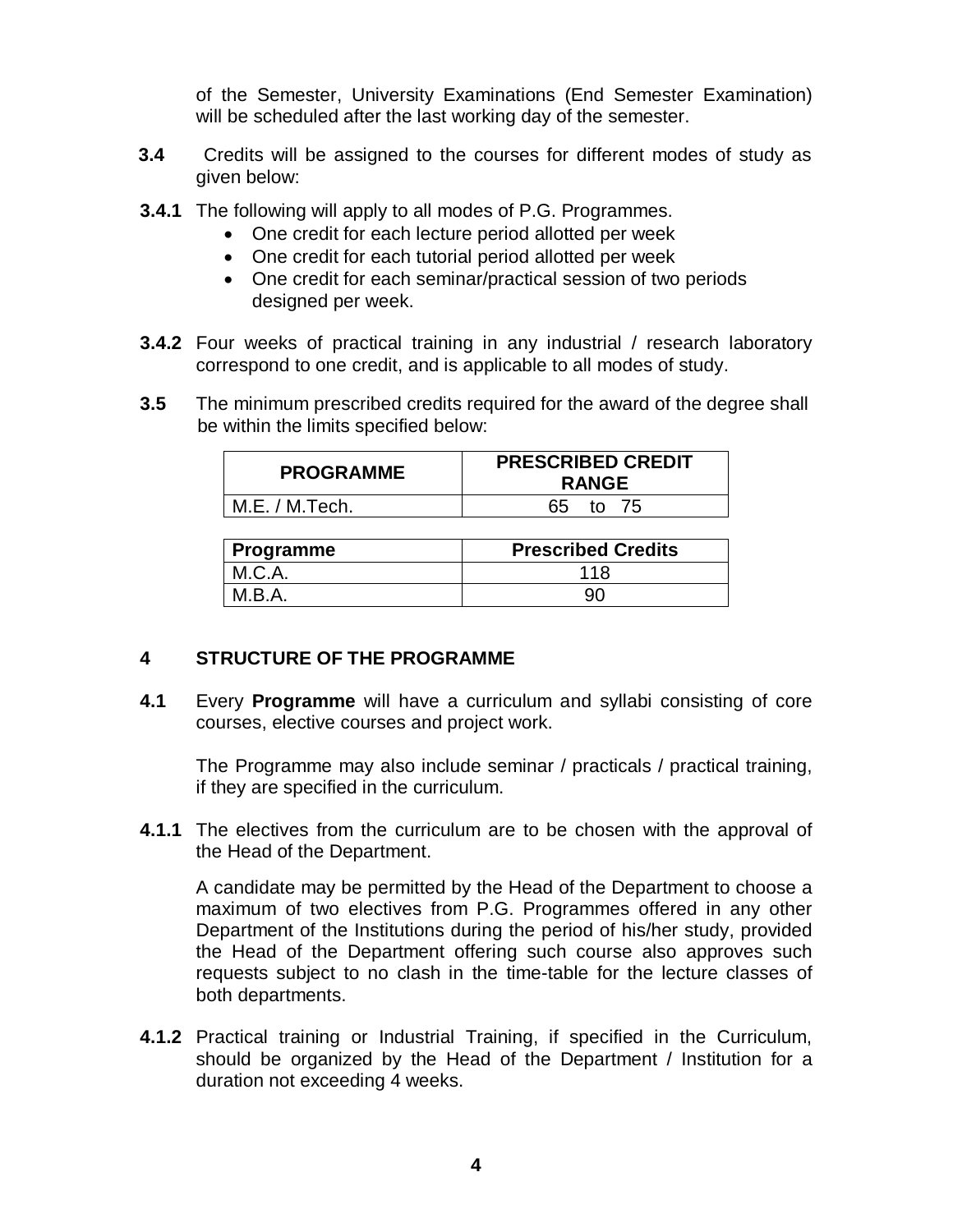**4.1.3** The medium of instruction shall be English for all courses, examinations, seminar presentations and project thesis/dissertation reports.

## **4.2 Maximum Marks**

**4.2.1** The maximum marks assigned to different courses shall be as given below:

Each of the theory and practical courses (including project work) shall carry **a** maximum of 100 marks of which 20 marks will be through internal assessment and the University Examination (ESE) will carry 80 marks.

**4.2.2** The Industrial Training or Seminar shall carry 100 marks and shall be evaluated through internal assessment.

# **4.3 PROJECT WORK**

The project work for M.E. / M.Tech. Programmes consists of Phase–I and Phase–II. The Phase–I is to be undertaken during III semester and Phase–II, which is a continuation of Phase–I is to be undertaken during IV semester.

- **4.3.1** In case of candidates of M.E. / M.Tech. Programmes not completing Phase-I of project work successfully, the candidates can undertake Phase-I again in the subsequent semester. In such cases the candidates can enroll for Phase-II, only after successful completion of Phase-I.
- **4.3.2** Project work shall be carried out under the supervision of a "qualified teacher" in the Department concerned. In this context "qualified teacher" means the faculty member possessing a Ph.D. degree or PG degree with a minimum of 3 years experience in teaching PG courses.
- **4.3.3** A candidate may, however, in certain cases, be permitted to work on projects in an Industrial/Research Organization, on the recommendations of the Head of the Department Concerned. In such cases, the Project work shall be jointly supervised by a supervisor of the department and an expert, as a joint supervisor from the organization and the student shall be instructed to meet the supervisor periodically and to attend the review committee meetings for evaluating the progress.
- **4.3.4** The Project work (Phase II in the case of M.E/M.Tech.) shall be pursued for a minimum of 16 weeks during the final semester.
- **4.3.5** The deadline for submission of final Project Report is 60 calendar days from the last working day of the semester in which project / thesis / dissertation is done. However, the Phase-I of the Project work in the case M.E. / M.Tech. Programmes shall be submitted within a maximum period of 30 calendar days from the last working day of the semester as per the academic calendar published by the University.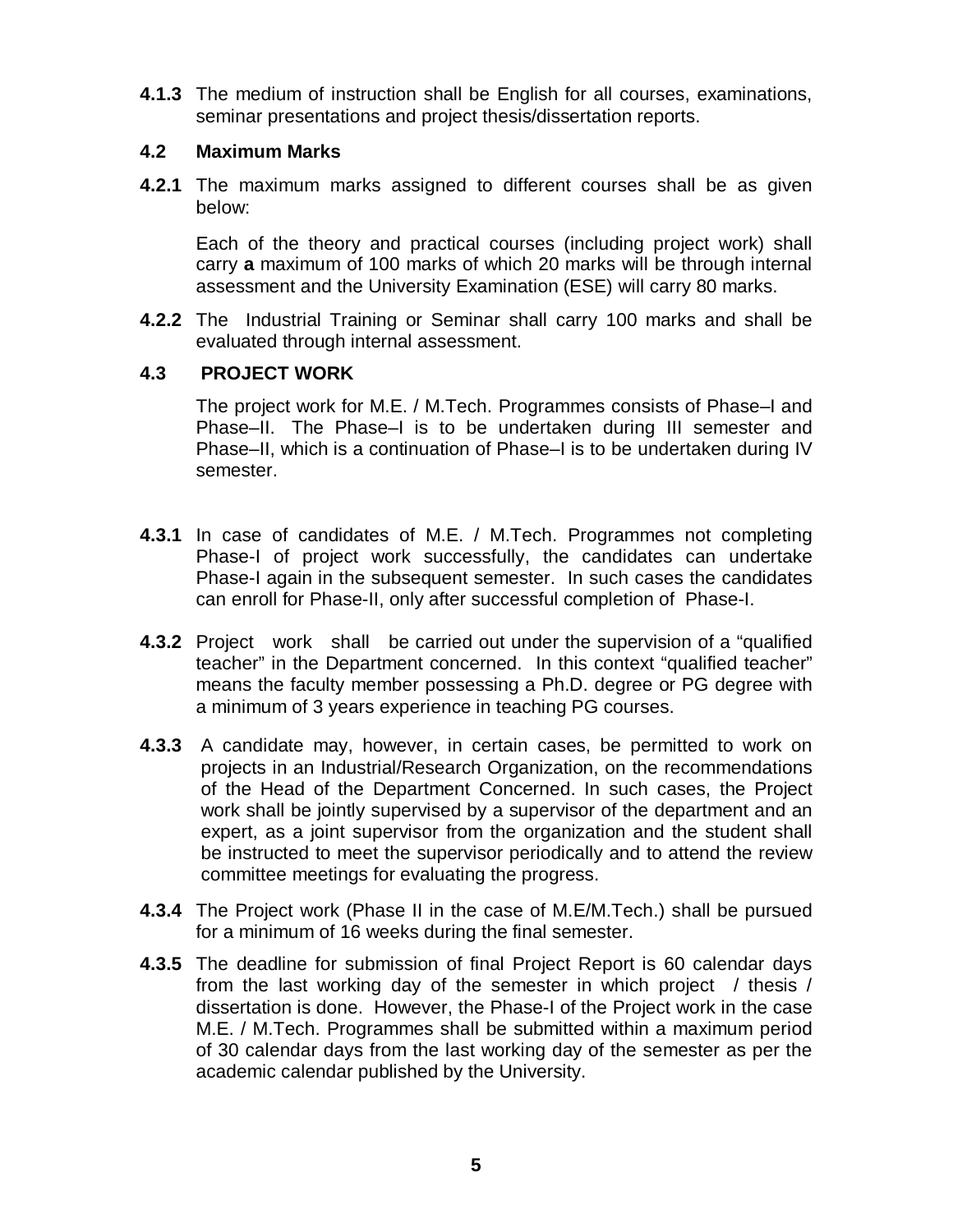# **5 EVALUATION OF PROJECT WORK**

The evaluation of Project Work for Phase-I & Phase-II in the case of M.E. / M.Tech. and project work of M.B.A and M.C.A shall be done independently in the respective semesters and marks shall be allotted as per the weightages given in Clause 12.2.

There shall be two assessments (each 100 marks) during the Semester by a review committee. The Student shall make presentation on the progress made before the Committee. The Head of the Department shall Constitute the review committee for each branch of study. The total marks obtained in the two assessment shall be reduced to 15 marks and rounded to the nearest integer. There will be a vice-voce Examination during End Semester Examinations conducted by a Committee consisting of the Supervisor, one Internal Examiner and one External Examiner.

5.1 The project work shall be evaluated for a maximum of 100 marks of which 20 marks will be through internal assessment.

 **There should be a minimum of two reviews for each phase (Phase I and Phase II) to be conducted separately with Internals 20 marks and External 80 marks for each phase which can be distributed as detailed below.**

| Project<br>work | <b>Internal (20 Marks)</b><br>15+5 (Attendance) |                 | <b>External (80 Marks)</b>        |                 |                 |                   |
|-----------------|-------------------------------------------------|-----------------|-----------------------------------|-----------------|-----------------|-------------------|
|                 | <b>Review -</b>                                 | <b>Review -</b> | <b>Thesis</b>                     | Viva – Voce     |                 |                   |
|                 |                                                 | Ш               | <b>Submission</b><br>$(30$ Marks) |                 | (50 Marks)      |                   |
|                 |                                                 |                 |                                   |                 |                 |                   |
|                 |                                                 |                 | <b>External</b>                   | <b>Internal</b> | <b>External</b> | <b>Supervisor</b> |
| Phase $-$       | 7.5                                             | 7.5             | 30                                | 16.66           | 16.66           | 16.66             |
| Phase -<br>Ш    | 7.5                                             | 7.5             | 30                                | 16.66           | 16.66           | 16.66             |

- **5.2** The Project Report prepared according to approved guidelines and duly signed by the supervisor(s) and the Head of the Department concerned, shall be submitted to the Head of the Institution.
- **5.3** The evaluation of the Project Work Phase I & Phase II (M.E. / M.Tech.) will be based on the project report submitted in each of the Phase – I & Phase - II semesters and a Viva-Voce Examination by a team consisting of the supervisor, an internal examiner (other than the supervisor) and an External Examiner for each programme. The internal examiner and the external examiner shall be appointed by the University for the evaluation.
- **5.3.1** If the candidate fails to obtain 50% of the internal assessment marks in the Phase–I and Phase–II / final project, he/she will not be permitted to submit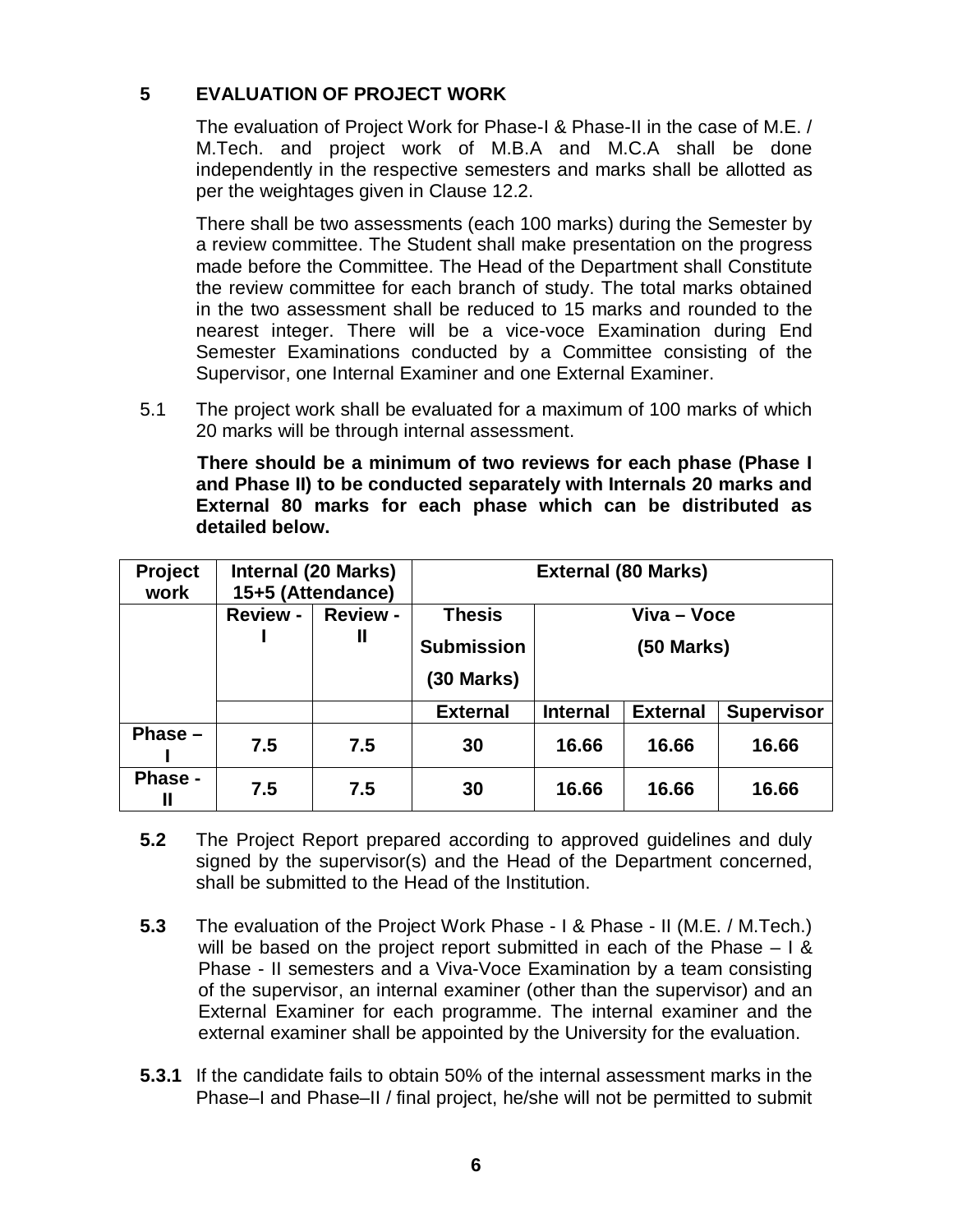the report for that particular semester and has to re-enroll for the same in the subsequent semester.

If a candidate fails to submit the project report on or before the specified deadline, he/she is deemed to have failed in the Project Work and shall re-enroll for the same in a subsequent semester. This applies to both Phase–I and Phase–II in the case of M.E. / M.Tech. Project Work and the Final Project work of M.B.A. / M.C.A.

If a candidate fails in the viva-voce examinations of Phase–I, he/she has to resubmit the Project Report within 30 days from the date of declaration of the results. If he / she fails in the viva-voce examination of Phase–II of Project work of M.E. / M.Tech. or the Final Project work of M.B.A. / M.C.A, he/she shall resubmit the Project Report within 60 days from the date of declaration of the results. For this purpose the same Internal and External examiners shall evaluate the resubmitted report.

- **5.3.2** A copy of the approved Project Report after the successful completion of viva-voce examinations shall be kept in the library of the college / institution.
- **5.3.3** A student who has passed all the courses prescribed in the curriculum for the award of the degree shall not be permitted to re-enroll to improve his/her marks in a course or the aggregate marks / CGPA.
- **5.3.4** Practical Training / Summer Project if specified in the Curriculum shall not exceed the maximum duration of 4 weeks and should be organized by the Head of the Department for every student.
- **5.3.5** At the end of Practical Training / Summer Project the candidate shall submit a certificate from the organization where he/she has undergone training and also a brief report. The evaluation will be made based on this report and a Viva-Voce Examination, conducted internally by a Departmental Committee constituted by the Head of the Institution. Certificates submitted by the students shall be attached to the mark list sent by the Head of the Institution.

### **6 CLASS ADVISER**

To help the students in planning their courses of study and for general advice on the academic programme, the Head of the Department of the student will attach a certain number of students to a teacher of the Department who shall function as Faculty Adviser for those students throughout their period of study. Such Faculty Adviser shall advise the students and monitor the courses taken by the students, check the attendance and progress of the students attached to him/her and counsel them periodically. If necessary, the faculty adviser may also discuss with or inform the parents about the progress of the students.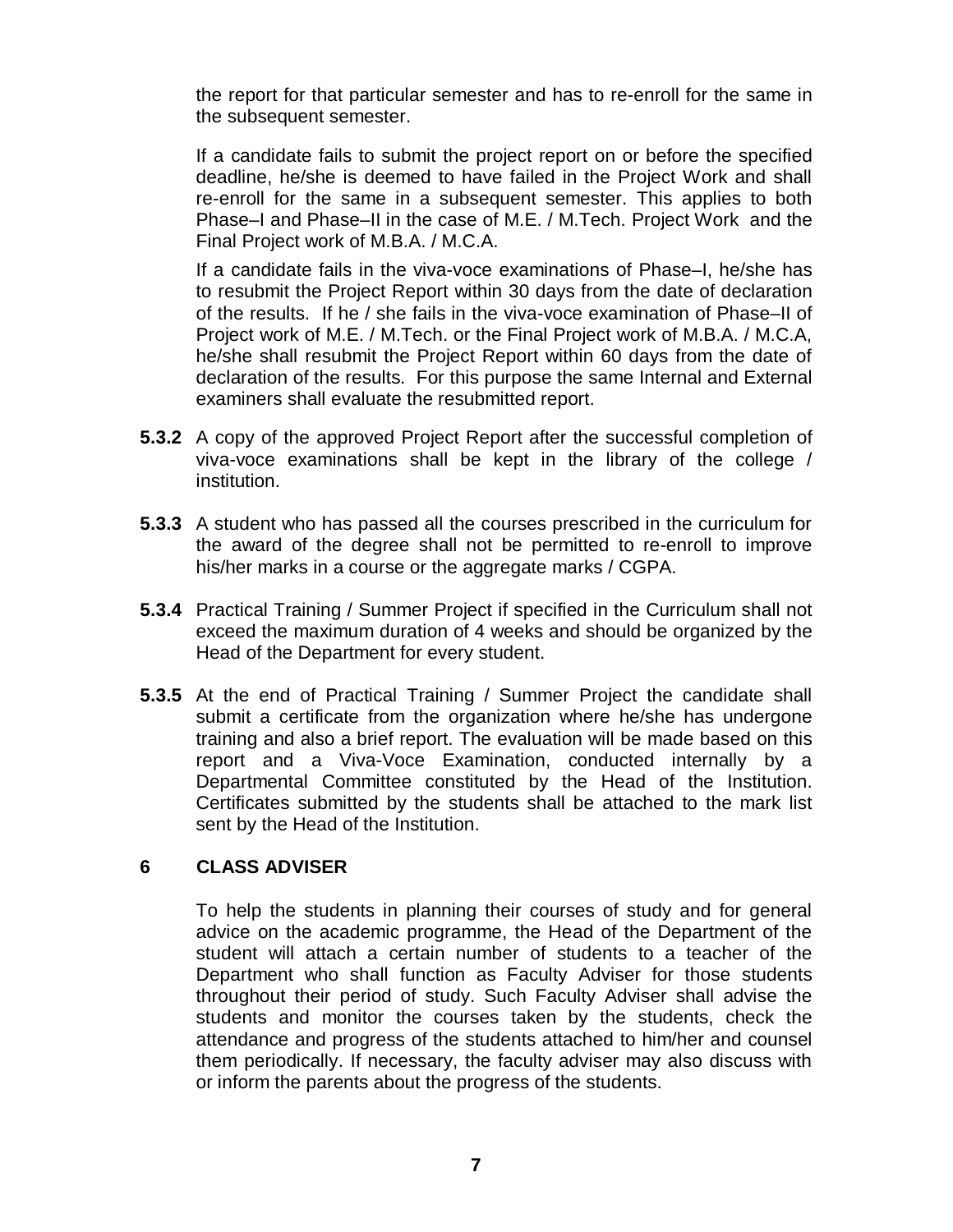# **7 CLASS COMMITTEE**

- **7.1** A Class Committee consists of teachers of the concerned class, student representatives and a chairperson who is not teaching the class. It is like the 'Quality Circle' (more commonly used in industries) with the overall goal of improving the teaching-learning process. The functions of the class committee include:
	- Solving problems experienced by students in the class room and in the laboratories.
	- Clarifying the regulations of the programme and the details of rules therein.
	- Informing the student representatives, the "academic schedule" including the dates of assessments and the syllabus coverage for each assessment period.
	- Informing the student representatives, the details of regulations regarding the weightage used for each assessment. In the case of practical courses (laboratory / project work / seminar etc.) the breakup of marks for each experiment/ exercise/ module of work, should be clearly discussed in the class committee meeting and informed to the students.
	- Analyzing the performance of the students of the class after each test and finding the ways and means of improving the Students Performance
	- Identifying the weak students, if any, in any specific subject and requesting the teachers concerned to provide some additional help or guidance or coaching to such weak students as frequently as possible.
- **7.2** The class committee for a class under a particular programme is normally constituted by the Head of the Department. However, if the students of different programmes are mixed in a class, the class committee is to be constituted by the Head of the Institution.
- **7.3** The class committee shall be constituted on the first working day of any semester or earlier.
- **7.4** At least 2 student representatives (usually 1 boy and 1 girl) shall be included in the class committee.
- **7.5** The chairperson of the class committee may invite the Class adviser(s) and the Head of the Department to the meeting of the class committee.
- **7.6** The Head of the Institution may participate in any class committee of the institution.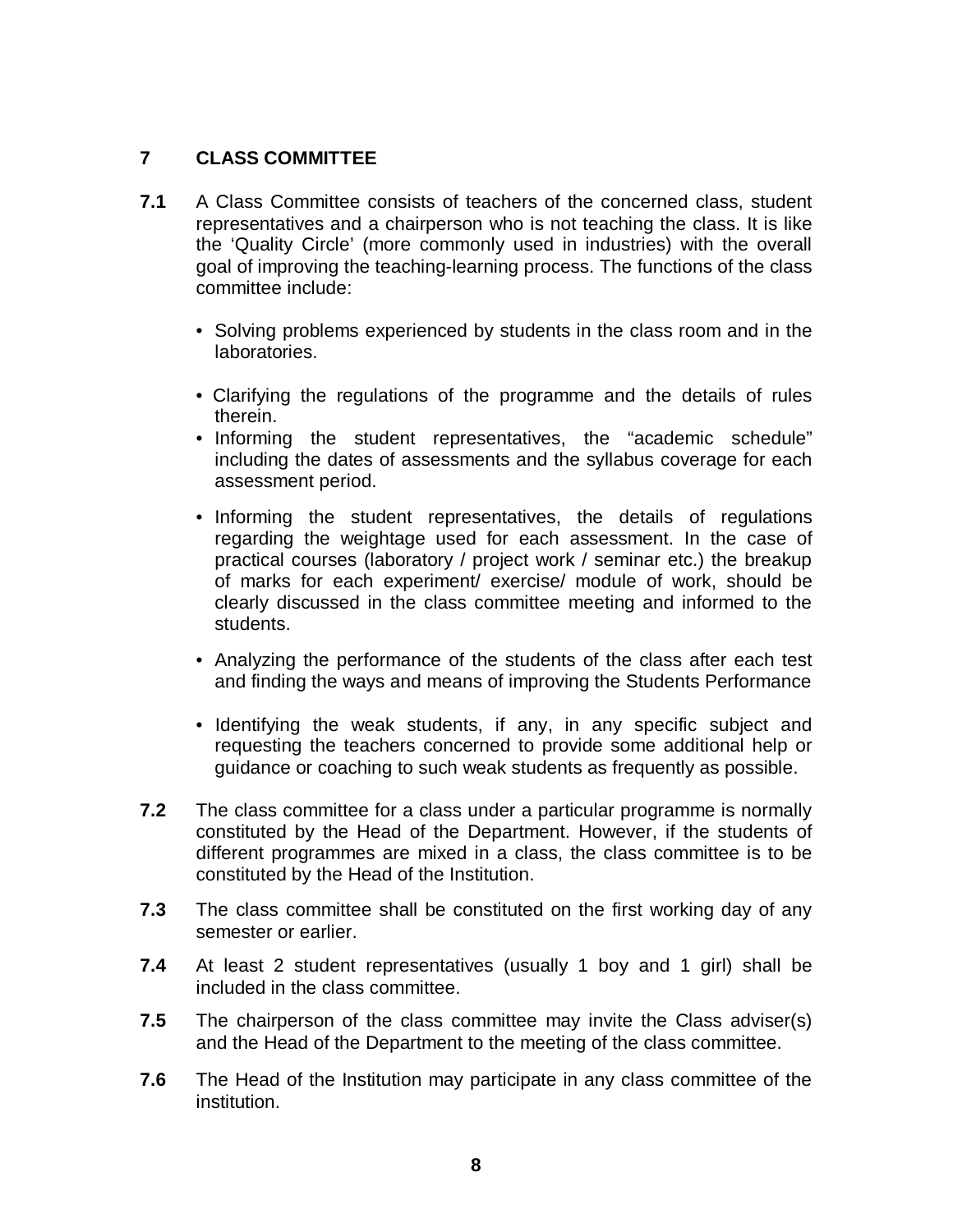- **7.7** The Chairperson of be Class Committee is required to prepare the minutes of every meeting, submit the same to the Head of the Institution within two days of the meeting and arrange to circulate among the concerned students and teachers. If there are some points in the minutes requiring action by the management, the same shall be brought to the notice of the management by the Head of the Institution.
- **7.8** The first meeting of the class committee shall be held within one week from the date of commencement of the semester in order to inform the students about the nature and weightage of assessments within the framework of the Regulations. Two or three subsequent meetings may be held at suitable intervals. During these meetings the student members, representing the entire class, shall meaningfully interact and express the opinions and suggestions of the class students to improve the effectiveness of the teaching-learning process.

### **8 COURSE COMMITTEE FOR COMMON COURSES**

Each common course offered to more than one group of students shall have a "Course Committee" comprising all the teachers teaching the common course with one of them nominated as Course Coordinator. The nomination of the course Coordinator shall be made by the Head of the Department / Head of the Institution depending upon whether all the teachers teaching the common course belong to a single department or to several departments. The 'Course committee' shall meet as often as possible and ensure uniform evaluation of the tests and arrive at a common scheme of evaluation for the tests. Wherever it is feasible, the course committee may also prepare a common question paper for the Assessment Test(s).

### **9 PROCEDURES FOR AWARDING MARKS FOR INTERNAL ASSESSMENT**

**9.1** Every teacher is required to maintain an 'ATTENDANCE AND ASSESSMENT RECORD' which consists of attendance marked in each lecture or practical or project work class, the test marks and the record of class work (topics covered), separately for each course. This should be submitted to the Head of the Department periodically (at least three times in a semester) for checking the syllabus coverage and the records of test marks and attendance. The Head of the department will put his signature and date after due verification. At the end the semester, the record should be verified by the Head of the institution who will keep this document in safe custody (for five years). The university or any inspection team appointed by the University may inspect the records of attendance and assessments of both current and previous semesters.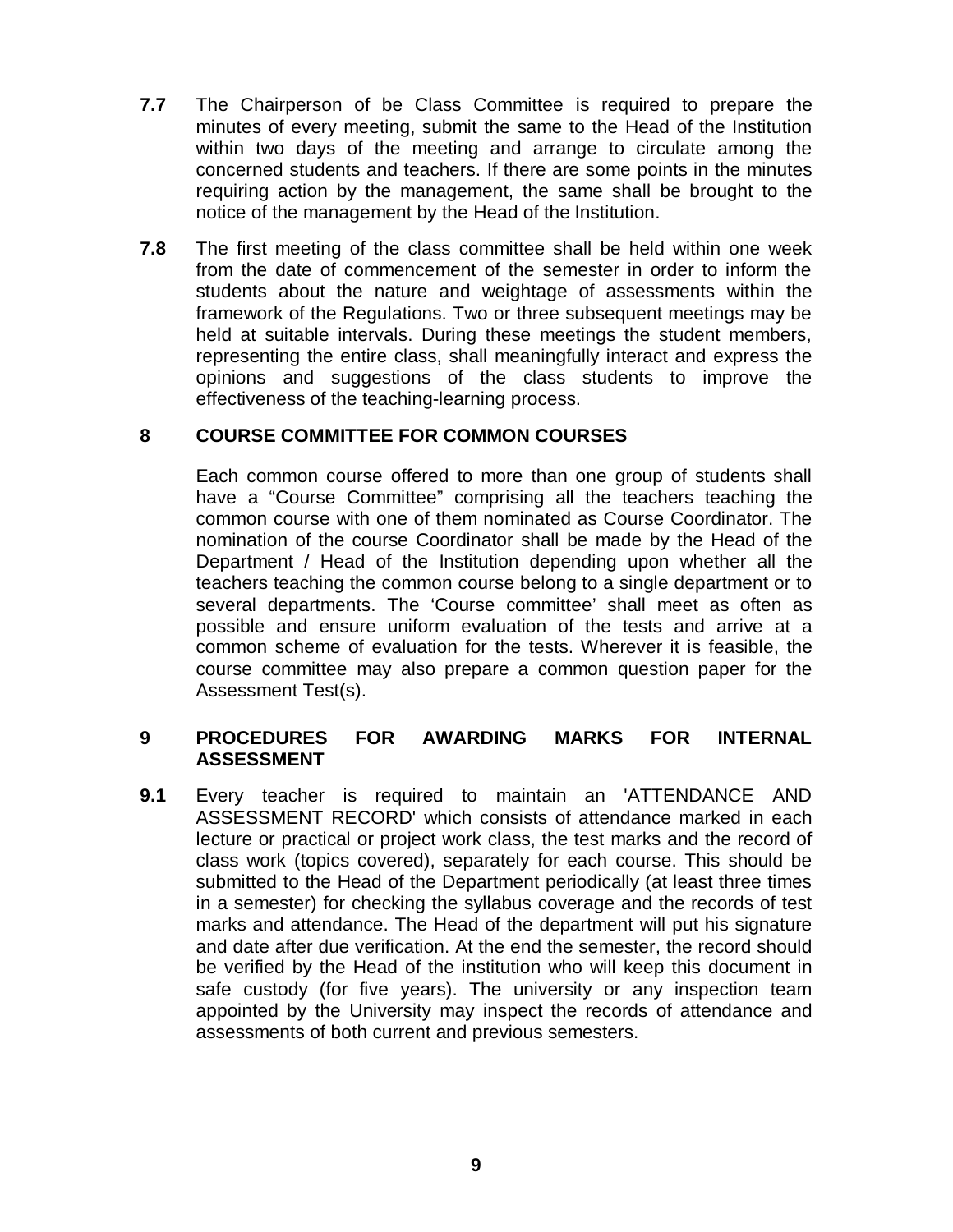## **9.2 Internal Assessment for Theory Courses:**

For all theory and practical courses the continuous assessment shall be for a maximum of 20 marks (consisting of 15 marks for tests/experiments and 5 marks for attendance). The above continuous assessment shall be awarded as per the procedure given below:

# **(a) Theory Courses:**

Three tests each carrying 100 marks shall be conducted during the semester by the Department / College concerned. The total marks obtained in all tests put together out of 300, shall be proportionately reduced for 15 marks and rounded to the nearest integer (This also implies equal weightage to all the three tests).

# **(b) Practical Courses:**

Every practical exercise / experiment shall be evaluated based on the exercise / experiment prescribed as per the syllabi and the records of work done maintained. There shall be at least one test during the semester. The criteria for arriving at the internal assessment marks (15 marks) shall be decided based on the recommendation of the class committee and shall be announced at the beginning of every semester by the Principal.

## **9.3 Seminar:**

The seminar is to be considered as purely INTERNAL (with 100% internal marks only). Every student is expected to present a minimum of 4 seminars per semester and for each seminar marks can be equally apportioned. At the end of the semester the marks can be consolidated and taken as the final mark and hence, there is no need for End Semester Examination for SEMINAR.

# **10 ATTENDANCE REQUIREMENTS FOR COMPLETION OF A SEMESTER**

**10.1** A candidate who has fulfilled the following conditions shall be deemed to have satisfied the attendance requirements for completion of a semester.

Ideally every student is expected to attend all classes and earn 100% attendance. However in order to allow provision for certain unavoidable reasons such as prolonged hospitalization / accident / specific illness the student is expected to earn a minimum of 75% attendance to become eligible to write the End-Semester Examinations.

Therefore, every student shall secure not less than 75% of overall attendance in that semester taking into account the total number of periods in all courses attended by the candidate as against the total number of periods in all courses offered during that semester.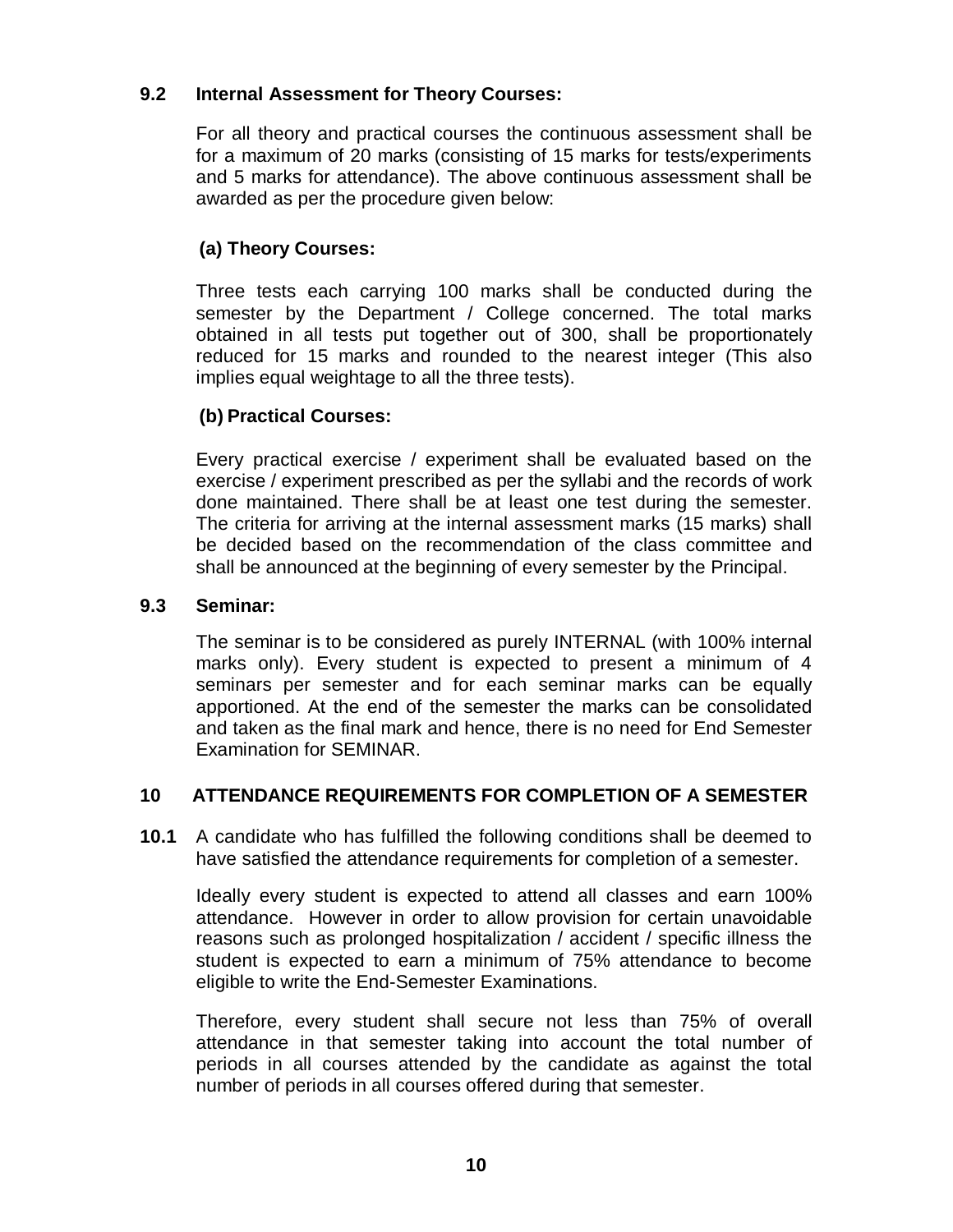- **10.2** However, a candidate who secures overall attendance between 65% and 74% in that current semester due to medical reasons (prolonged hospitalization / accident / specific illness / participation in sports events) may be permitted to appear for the current semester examinations subject to the condition that the candidate shall submit the medical certificate / sports participation certificate to the Head of the Institution. The same shall be forwarded to the COE, Anna University Chennai for record purposes.
- **10.3** Candidates who could secure less than 65% overall attendance and **Candidates who do not satisfy the clauses 10.1 & 10.2** will not be permitted to write the end-semester examination of that current semester and are not permitted to go to next semester. They are required to repeat the incomplete semester in the next academic year.

### **11 REQUIREMENTS FOR APPEARING FOR SEMESTER EXAMINATION**

- **11.1** A candidate shall normally be permitted to appear for the University examinations of the current semester if he/she has satisfied the semester completion requirements as per clause 10.1 & 10.2 and has registered for examination in all courses of the current semester.
- **11.2** Further, registration is mandatory for all the courses in the current semester as well as for arrear(s) course(s) for the university examinations failing which, the candidate will not be permitted to move to the higher semester.

### **12 UNIVERSITY EXAMINATIONS**

**12.1** There shall be an End- Semester Examination of 3 hours duration in each lecture based course.

The examinations shall ordinarily be conducted between October and December during the odd semesters and between March and May in the even semesters.

For the practical examinations (including project work), both internal and external examiners shall be appointed by the University. The maximum marks for each theory and practical course shall be 100 comprising 20 marks for internal assessment.

### **12.2 WEIGHTAGES**

The following will be the weightages for different courses.

| Internal Assessment             | -                        | <b>20%</b> |
|---------------------------------|--------------------------|------------|
| <b>End Semester Examination</b> | $\overline{\phantom{0}}$ | 80%        |

ii) Laboratory based courses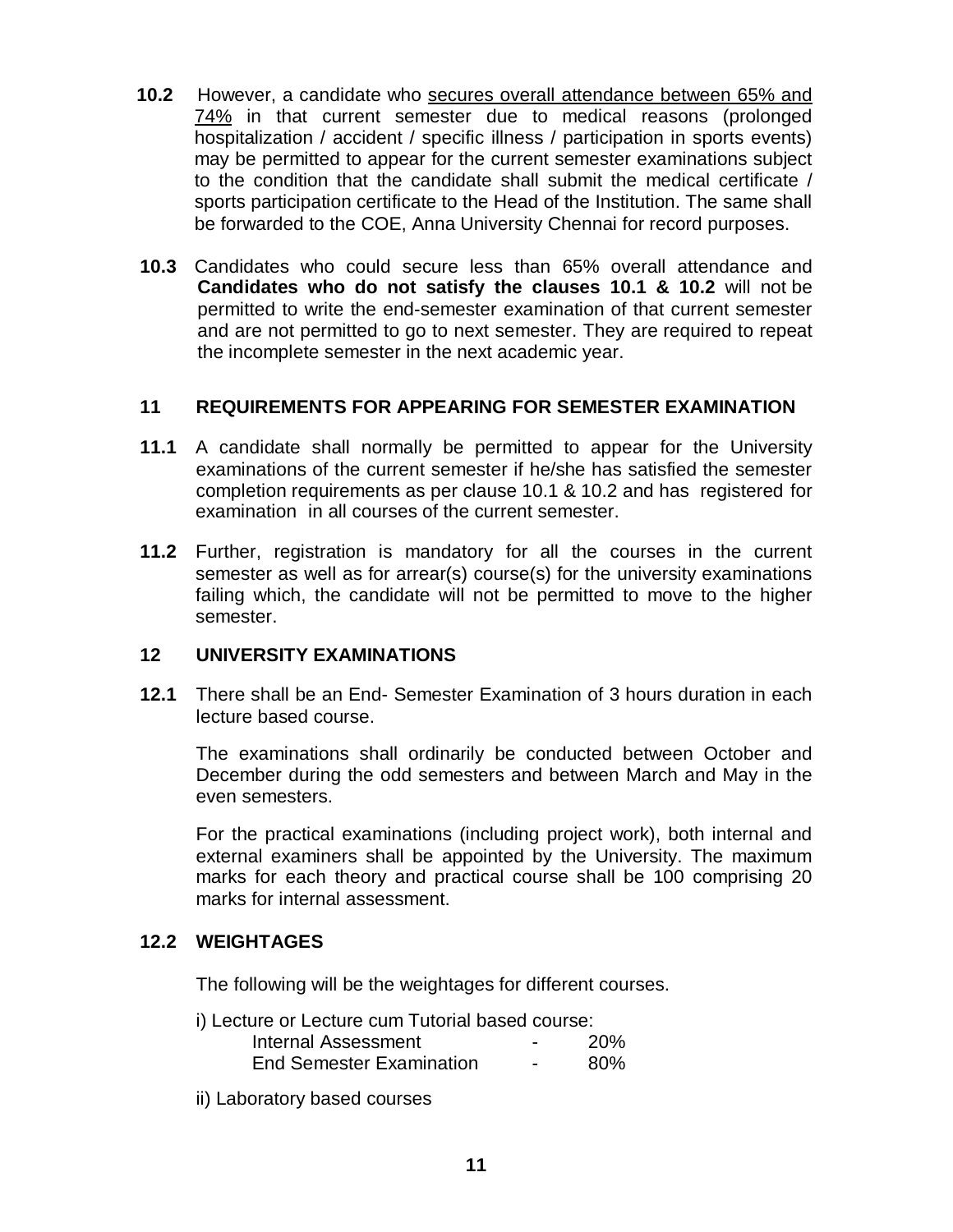| <b>Internal Assessment</b>          | 20% |
|-------------------------------------|-----|
| <b>End Semester Examination</b>     | 80% |
| iii) Project work                   |     |
| <b>Internal Assessment</b>          | 20% |
| <b>Evaluation of Project Report</b> |     |
| by external examiner                | 30% |
| <b>Viva-Voce Examination</b>        | 50% |

**12.3** If a student indulges in malpractice in any of the university / internal examinations, he / she shall be liable for punitive action as prescribed by the University from time to time.

#### **13 PASSING REQUIREMENTS**

- **13.1** A candidate who secures not less than 50% of total marks prescribed for the courses with a minimum of 50% of the marks prescribed for each of the course of the End-Semester University Examination in both theory and practical courses, shall be declared to have passed in the Examination.
- **13.2** If the candidate fails to secure a pass in a particular course as per clause 13.1, it is mandatory that the candidate shall register and re-appear for the examination in that course during the subsequent semester when examination is conducted for that course. Further, the candidate should continue to enrole and reappear for the examination till a **pass** is secured in such arrear course.

The internal assessment marks obtained by the candidate in the first appearance shall be retained and considered valid for all subsequent attempts till the candidate secure a pass.

**13.2.1** The internal assessment marks obtained by the candidate in the first appearance shall be retained and considered valid for all subsequent attempts till the candidate secure a pass. However, from the 3rd attempt onwards if a candidate fails to obtain pass marks (IA + End Semester Examination) as per clause 13.1 then the passing requirement shall be as follows: The candidate should secure 50% and above the maximum marks prescribed for course in the university examinations alone irrespective of Internal Assessment marks obtained.

### **14 ELIGIBILITY FOR THE AWARD OF THE DEGREE**

- 14.1 A student shall be declared eligible for the award of the degree if he/she has:
	- i. Successfully passed all the courses as specified in the curriculum corresponding to his/her programme within the stipulated period. (as per clause 3.1)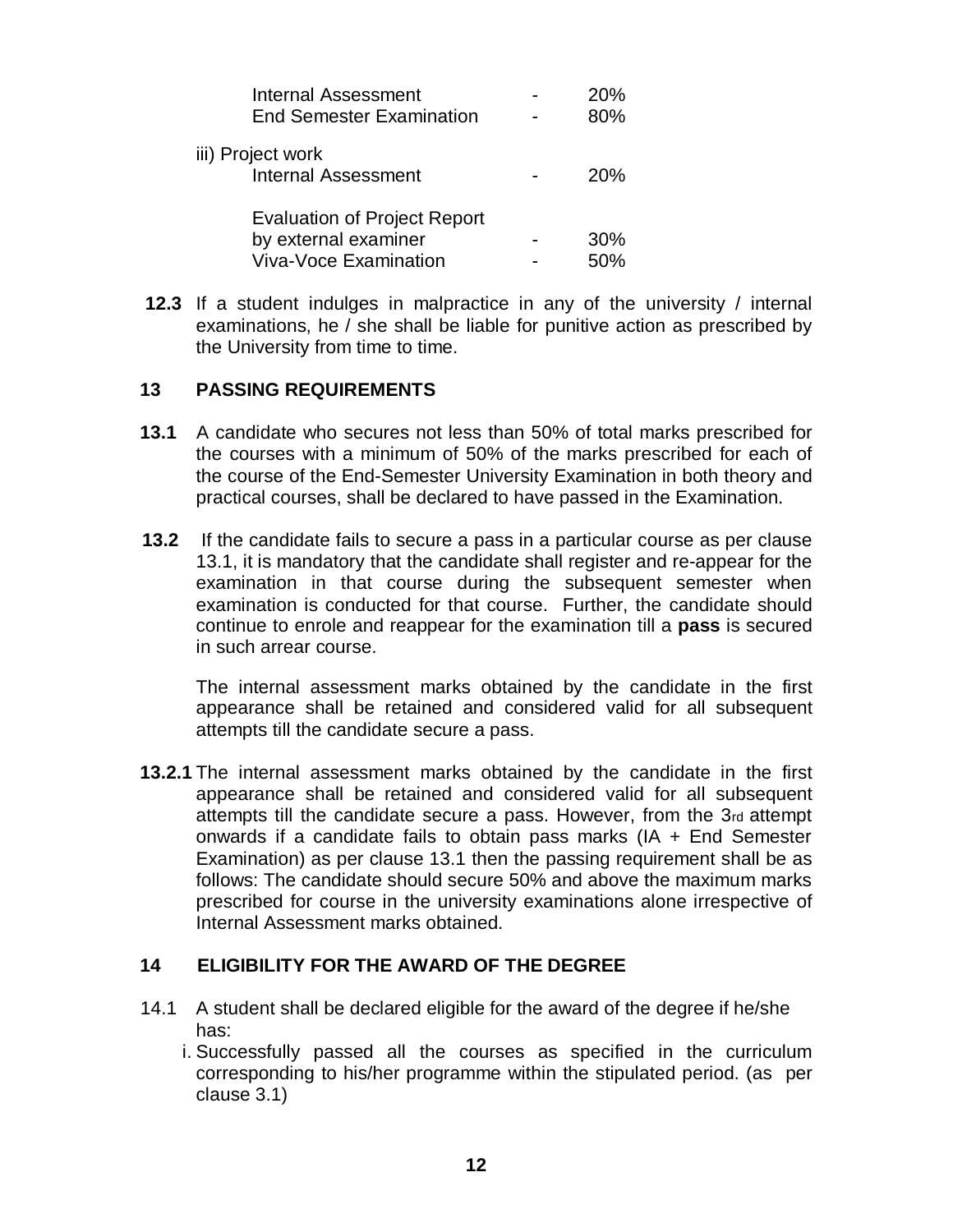- ii. No disciplinary action is pending against him/her.
- iii. The award of the degree must have been approved by the syndicate.

### **15 AWARD OF LETTER GRADES**

**15.1** All assessments of a course will be done on absolute marks basis. However, for the purpose of reporting the performance of a candidate, letter grades, each carrying certain points specified, will be awarded as per the range of total marks (out of 100) obtained by the candidate (Regular or Arrear), as detailed below:

| Letter grade | <b>Grade Points</b> | <b>Marks Range</b> |
|--------------|---------------------|--------------------|
| S            | 10                  | $91 - 100$         |
| Α            | 9                   | $81 - 90$          |
| B            | 8                   | $71 - 80$          |
| С            | 7                   | $61 - 70$          |
| D            | 6                   | $57 - 60$          |
| Е            | 5                   | $50 - 56$          |
|              | 0                   | < 50               |
|              | 0                   |                    |
|              |                     |                    |

A student is deemed to have passed and acquired the corresponding credits in a particular course if he / she **obtained** any one of the following grades: "S", "A", "B", "C", "D", "E".

**"U"** denotes unsatisfactory grade which requires Reappearance (RA) in the examination for that particular course.

The Letter "**W**" denotes **withdrawal** from the course. (Clause 18)

The Letter "I" denotes inadequate attendance (as per clause 10.3) and hence prevention from writing the End Semester Examinations.

(Grade "**I**' and "**W**" will figure only in the **Result Sheets).**

#### **15.2 Grade Sheet**

After results are declared, Grade Sheets will be issued to each student which will contain the following details:

- **The college in which the candidate has studied.**
- **The list of courses enrolled during the semester and the grades scored.**
- **The Grade Point Average (GPA) for the semester and**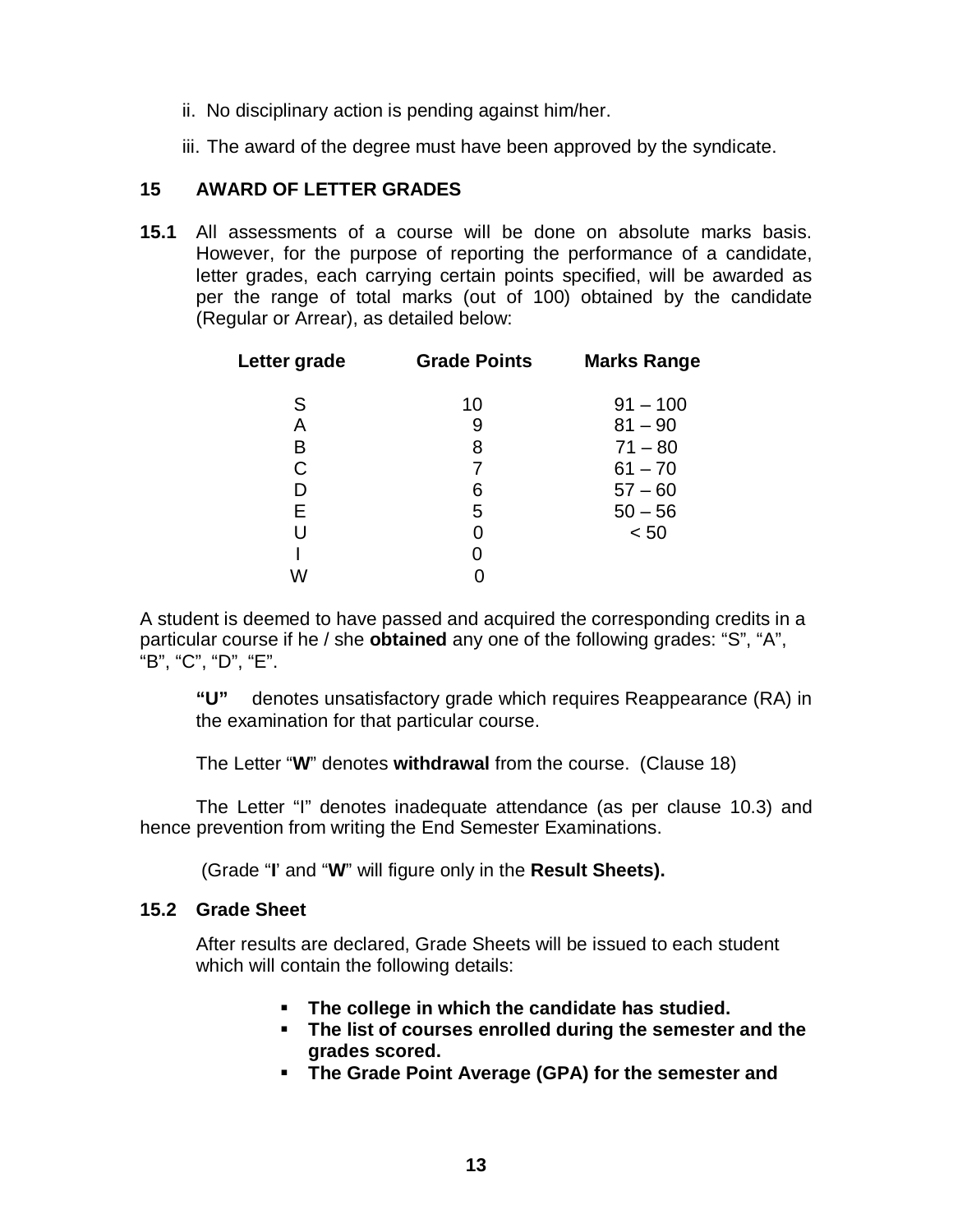### **The Cumulative Grade Point Average (CGPA) of all courses enrolled from first semester onwards.**

**GPA for a semester is the ratio of the sum of the products of the number of credits for courses acquired and the corresponding points to the sum of the number of credits for the courses acquired in the semester.**

> **Sum of [Credits Acquired x Grade Points] GPA = \_\_\_\_\_\_\_\_\_\_\_\_\_\_\_\_\_\_\_\_\_\_\_\_\_\_\_\_\_ Sum of Credits Acquired**

CGPA will be calculated in a similar manner, considering all the courses registered from first semester. "U", "I" and "W" grades will be excluded for calculating GPA and CGPA.

$$
\begin{array}{rcl}\n & \sum_{i=1}^{n} & C_i \text{ GP}_i \\
& \vdots = 1 \\
& & \sum_{i=1}^{n} & C_i \\
& & \vdots = 1\n\end{array}
$$

where  $C_i$  – is the Credits assigned to the course

- GP<sub>i</sub>- is the Grade point corresponding to the grade obtained for each Course
- **n**  is number of all Courses successfully cleared during the particular semester in the case of GPA and during all the semesters in the case of CGPA

# **16 CLASSIFICATION OF THE DEGREE AWARDED**

**16.1** A candidate who qualifies for the award of the Degree (Vide Clause 14) having passed the examination in all the courses in his / her first appearance within the specified minimum number of semesters securing a **CGPA of not less than 8.50** shall be declared to have passed the examination in **First Class with Distinction**. For this purpose the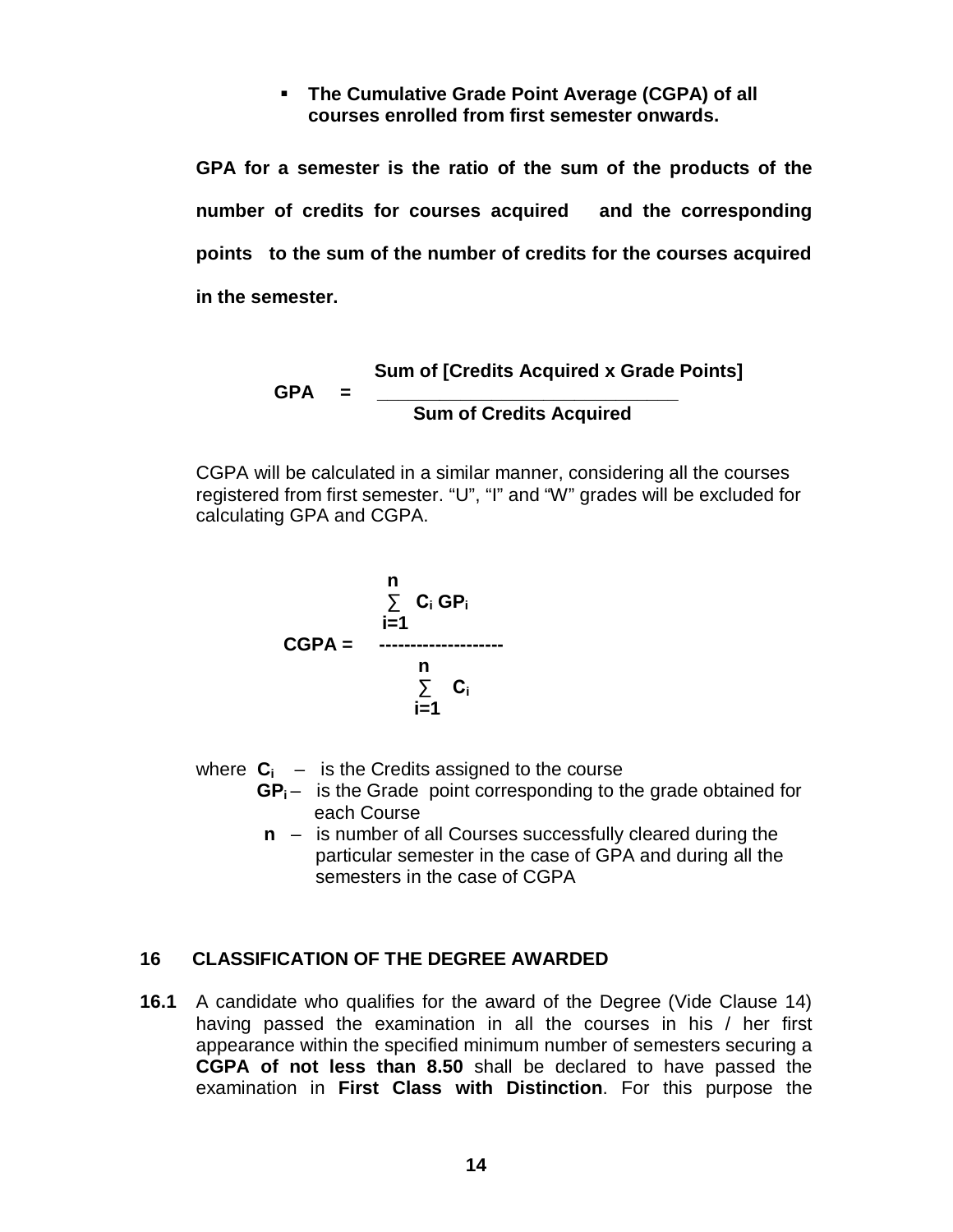withdrawal from examination (vide clause 18) will not be construed as an appearance. Further, the authorized break of study (vide clause 19) will not be counted for the purpose of classification.

- **16.2** A candidate who qualifies for the award of the Degree (vide clause 14) having passed the examination in all the courses within the specified minimum number of semesters plus one year (two semesters), securing a **CGPA of not less than 6.50** shall be declared to have passed the examination in **First Class**. For this purpose the authorized break of study (vide clause 19) the With drawal form the Examination, as well, will not be counted for the purpose of classification.
- **16.3** All other candidates (not covered in clauses 16.1 and 16.2) who qualify for the award of the degree (vide clause 14) shall be declared to have passed the examination in **Second Class**.

A candidate who is absent in End Semester Examination in a course / project work after having enrolled for the same shall be considered to have appeared in that examination for the purpose of classification.

### **17 REVALUATION**

A candidate can apply for revaluation of his/her semester examination answer paper in a theory course, within 2 weeks from the declaration of results, on payment of a prescribed fee through proper application to the Controller of Examinations through the Head of Institutions. The Controller of Examinations will arrange for the revaluation and the results will be intimated to the candidate concerned through the Head of the Institutions. Revaluation is not permitted for practical courses and for project work.

#### **18 PROVISION FOR WITHDRAWAL FROM EXAMINATION:**

A candidate may, for valid reasons, be granted permission to withdraw from appearing for any course(s) of only one semester examination during the entire duration of the degree programme. Also only one application for withdrawal is permitted for that semester examination in which withdrawal is sought.

Withdrawal application shall be valid only if the candidate is otherwise eligible ( as per clause 10.1 or 10.2) to write the examination and if it is made **prior to the examination** in that course(s) and also recommended by the Head of Department and Head of the Institution. A Xerox copy of the hall ticket must be enclosed along with the withdrawal application and submitted to the COE, Anna University, Chennai.

Withdrawal shall not be construed as appearance for the eligibility of a candidate for the purpose of classification, vide clause 16.1.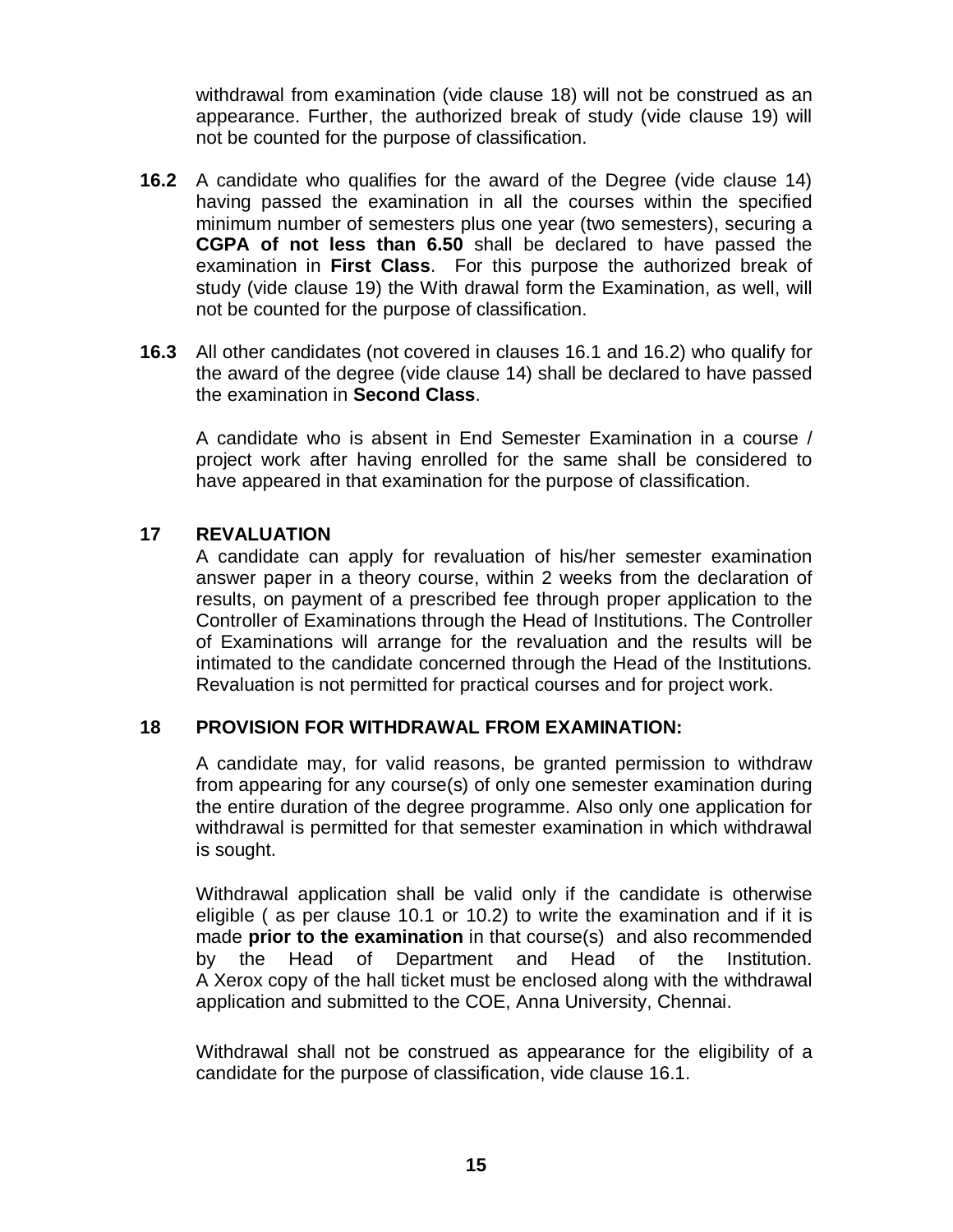### **19 AUTHORIZED BREAK OF STUDY FROM A PROGRAMME**

- **19.1 Break of Study shall be granted only once for valid reasons for a maximum of one year during the entire period of study of the degree programme.** However, in extraordinary situation the candidate may apply for additional break of study not exceeding another one year by paying prescribed fee for break of study. If a candidate intends to temporarily discontinue the programme in the middle of the semester for valid reasons, and to re-join the programme in a subsequent year, permission may be granted based on the merits of the case provided he / she applies to the **Director, Student Affairs in advance**, but not later than the last date for registering for the End Semester Examinations of the semester in question, through the Principal of the Institution stating the reasons therefor and the probable date of re-joining the programme. However, if the candidate has not completed the first semester of the programme, Break of Study will be considered only on valid medical reasons.
- **19.2** The candidate permitted to re-join the Programme after the break shall be governed by the Curriculum and Regulations, in force, at the time of re-joining. **If the Regulations is changed**, then, those candidates may have to do additional courses as prescribed by the **Director, Academic courses.**
- **19.3** The authorized break of study will not be counted for the duration specified for passing all the courses for the purpose of classification. ( vide Clause 16.1 and 16.2).
- **19.4** The total period for completion of the Programme reckoned from, the commencement of the first semester to which the candidate was admitted shall not exceed the maximum period specified in clause 3 irrespective of the period of break of study in order that he/she may be eligible for the award of the degree (vide clause 16).
- **19.5** If any student is detained for want of requisite attendance, progress and good conduct, the period spent in that semester shall not be considered as permitted 'Break of Study' and Clause 19.3 is not applicable for this case.

### **20 DISCIPLINE**

Every student is expected to observe discipline and decorum both inside and outside the college and not to indulge in any activity which will tend to bring down the prestige of the University / College. In the event of an act of indiscipline being reported, the Principal shall constitute a disciplinary committee consisting of Principal, two Heads of Departments of which one should be from the faculty of the student, to inquire into acts of indiscipline